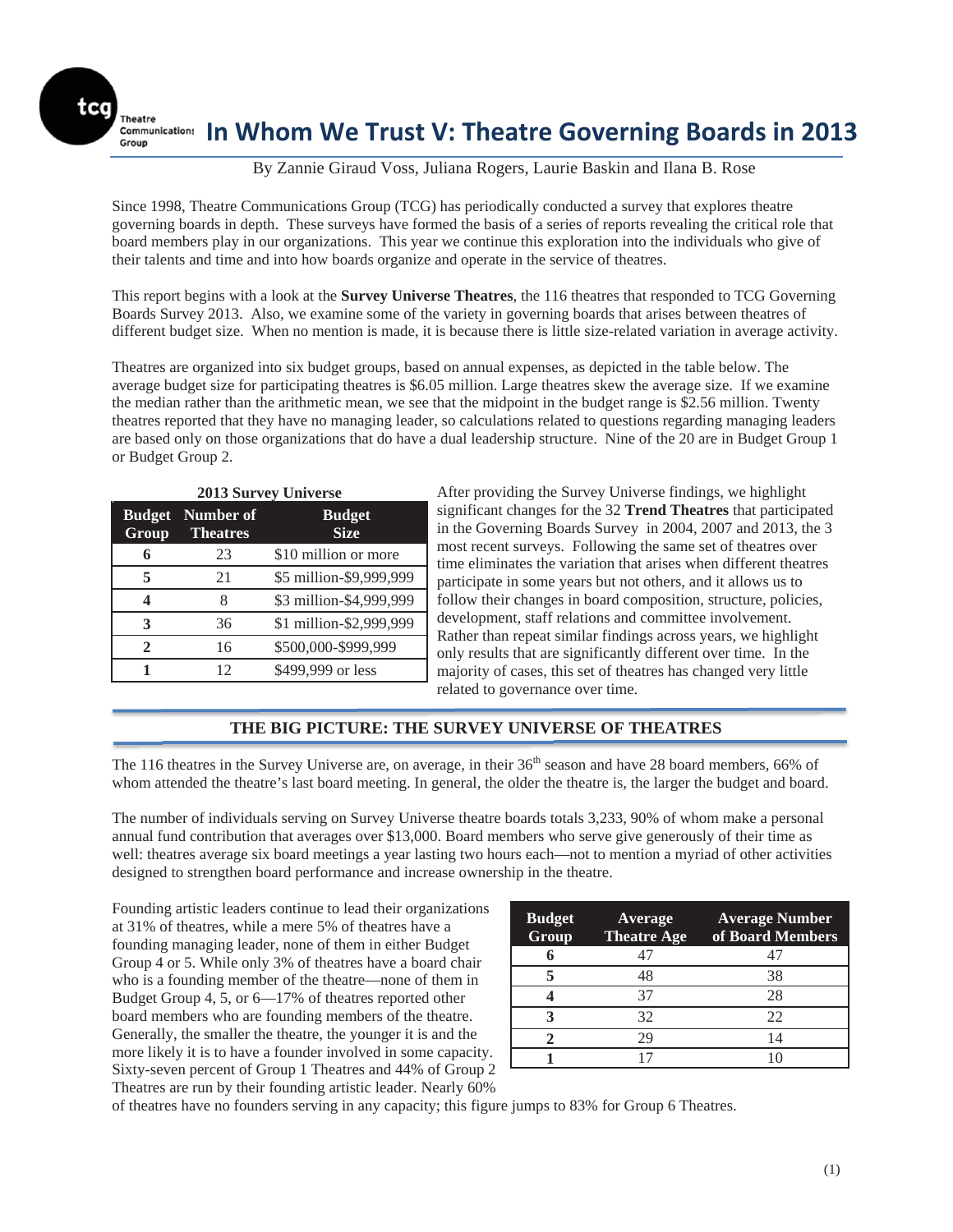### **BOARD COMPOSITION AND STRUCTURE**

Board members are a conduit to our communities. They are made up of individuals who are committed, value live theatre and want to see it thrive. They support the advancement of mission in a myriad of ways. In this section we examine the socio-demographics of those who take on the responsibility of theatre governance. We also look at fundamental aspects of board structure and how we cultivate board members.

### **For the 2013 Survey Universe of Theatres:**

- The race/ethnicity of board members as reported by theatres was, in the aggregate, 52 Asian Americans, 21 South Asian Americans, 170 Black/African Americans, 62 Latinos/ Hispanics/Chicanos, 11 Middle Easterners, 5 Native Americans, 7 Pacific Islanders; 2,879 Whites/Caucasians, 19 people of multiracial descent and 7 of another heritage. The table that follows summarizes the racial/ethnic composition of boards per Budget Group.
- Group 1 Theatre boards have the lowest representation of White/Caucasian members and by far the highest representation of Black/African American, Latino/ Hispanic/Chicano and Multiracial members.

**Racial/Ethnic Breakdown of Board Members, by Budget Group (men and women)** 

|                               | ${\bf A}$ II    |          |          |          |          |          |         |
|-------------------------------|-----------------|----------|----------|----------|----------|----------|---------|
|                               | <b>Theatres</b> | Group 6  | Group 5  | Group 4  | Group 3  | Group 2  | Group 1 |
| <b>White/Caucasian</b>        | 89%             | 88%      | 93%      | 91%      | 90%      | 84%      | 72%     |
| <b>Black/African American</b> | 5%              | 6%       | 4%       | 5%       | 5%       | 5%       | 12%     |
| Latino/Hispanic/Chicano       | 2%              | 2%       | $1\%$    | 2%       | $1\%$    | 2%       | 10%     |
| Asian American                | 2%              | 2%       | 1%       | ${<}1\%$ | 2%       | 3%       | 1%      |
| <b>South Asian American</b>   | 1%              | ${<}1\%$ | 1%       | 1%       | 1%       | $1\%$    | 1%      |
| <b>Multiracial</b>            | 1%              | $< 1\%$  | $0\%$    | $<$ 1%   | $1\%$    | $1\%$    | 3%      |
| <b>Middle Eastern</b>         | ${<}1\%$        | $1\%$    | $0\%$    | $0\%$    | ${<}1\%$ | $1\%$    | 0%      |
| <b>Pacific Islander</b>       | ${<}1\%$        | ${<}1\%$ | $0\%$    | $0\%$    | $0\%$    | 3%       | 0%      |
| <b>Native American</b>        | ${<}1\%$        | ${<}1\%$ | ${<}1\%$ | $0\%$    | $0\%$    | ${<}1\%$ | $1\%$   |
| <b>Other</b>                  | ${<}1\%$        | ${<}1\%$ | $0\%$    | ${<}1\%$ | ${<}1\%$ | $0\%$    | $1\%$   |

- Overall, the average board's gender balance is 51% male and 49% female. No theatres reported board members who identify as transgender or genderqueer.
- Women outnumber men on the average Group 1 and 3 Theatre's board. Generally, the percentage of men on the board increase as theatre size increases.



#### **Breakdown of Board Members by Gender**

Less than 1% of board members identify as having a disability.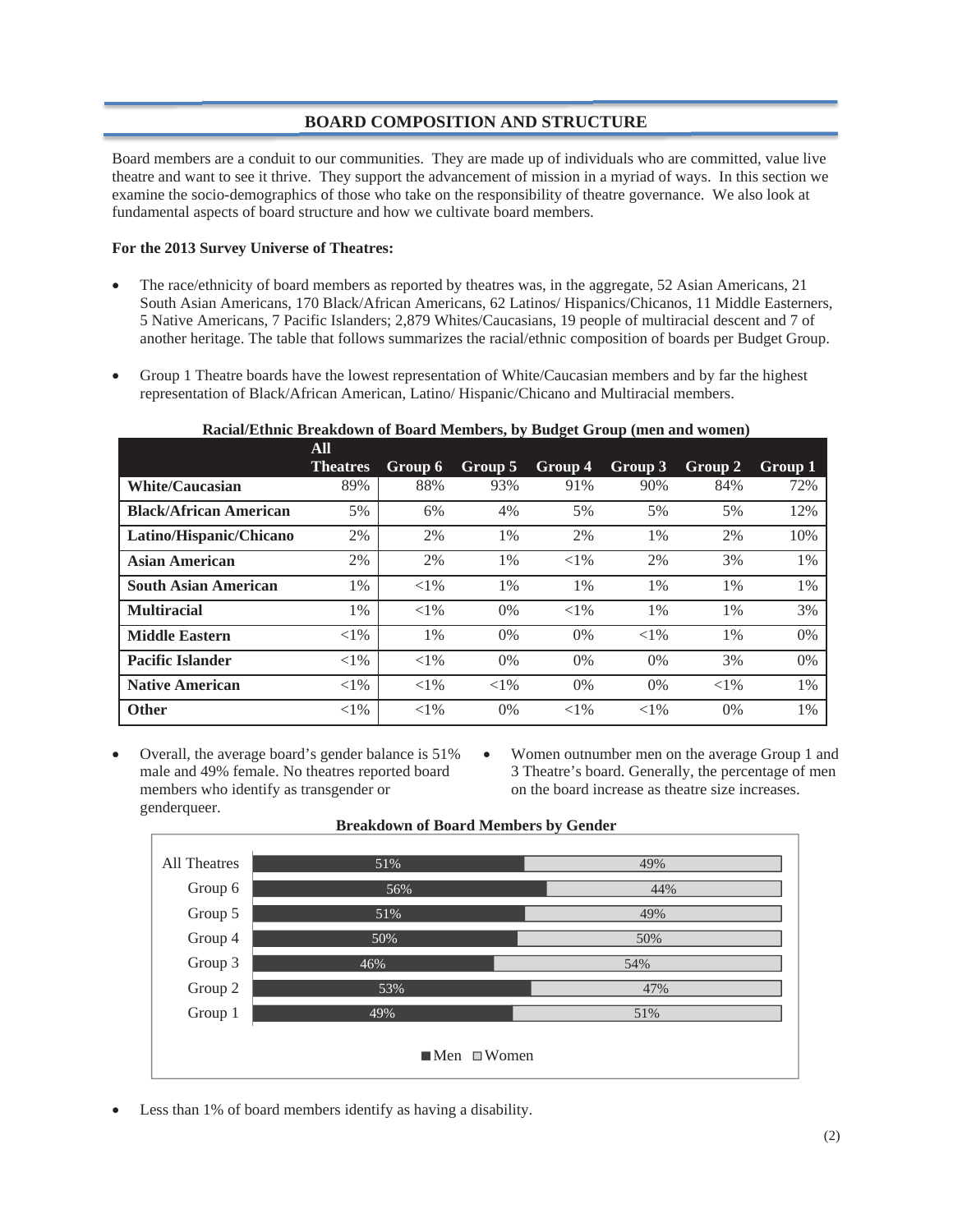- The majority of board members are aged 50 or older.
	- $\triangleright$  One percent of board members are under the age of 30.
	- $\triangleright$  Smaller theatres tend to have a greater percentage of board members under the age of 40 than larger theatres. Only 1 individual under the age of 30 was serving as a Group 6 Theatre board member.



- Less than half  $(43%)$  of theatres have artists on their board, aside from the artistic leader.
	- $\triangleright$  The 50 organizations that have artists other than their artistic leader as board members average 2 artists per board.
	- $\triangleright$  On average, the smaller the theatre, the more likely the board is to include an artist: 67% for Group 1 Theatres and 26% for Group 6 organizations.
- Only one Group 1 Theatre and no Group 2 Theatre reported: a) political figures on the board and b) board members whose primary contribution is their name.
- All but one Group 1 Theatre and one Group 6 Theatre have board professionals that provide pro bono work.
- Group 3 Theatres have the highest proportion of artistic and managing leaders who do not have a seat on the board, at 17% and 19%, respectively.
- Managing leaders sit on other not-for-profit boards at 47% of theatres while only 35% of managing leaders have voting privileges at their own organizations.

### **Do you have…?**

Political figures on your board: 10%

Political figures with a formal relationship with your theatre, other than as a board member: 16%

Board members whose primary contribution is their name: 7%

Board professionals that provide pro bono work: 85%

Voting privileges for your artistic leader: 47%

Voting privileges for your managing leader: 35%

Non-voting board participation for your artistic leader: 32%

Non-voting board participation for your managing leader: 29%

An artistic leader who serves on other not-for-profit boards: 35%

A managing leader who serves on other not-for-profit boards: 47%

Across all theatres, 35% of current board members have served 0-3 years; 25% 4-6 years; 18% 7-10 years; and 21% 11 years and over. In general, the larger the annual budget, the longer current board members have been serving. Seventy-three percent of current board members at Group 1 Theatres have served 6 years or less, compared to 52% at Group 6 Theatres.

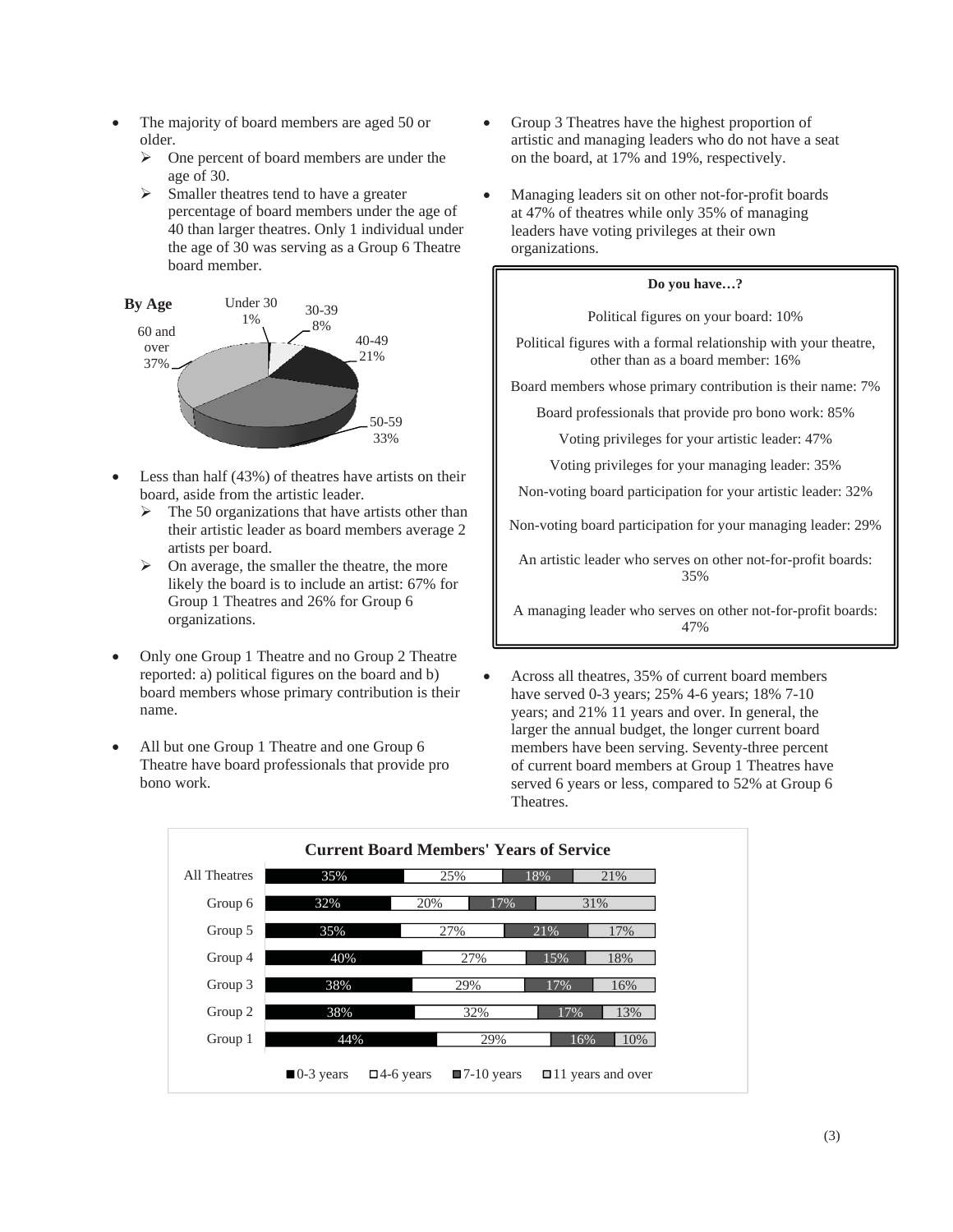- The majority of theatres (64%) have a mechanism for retaining the wisdom and involvement of members who have retired from the board.
	- $\triangleright$  Just 44% of Group 2 and 50% of Group 3 Theatres have a knowledge retention mechanism in place compared to 87% of Group 6 organizations.
- More than three quarters of theatres (78%) have a mechanism for identifying and developing new members.
- More than three quarters of theatres (78%) have other kinds of boards in addition to the governing board. Advisory boards are the most common.
	- $\triangleright$  All Group 6 Theatres have established additional boards.
	- ¾ No Group 1 or Group 3 Theatre reported having a Junior board.
	- ¾ No Group 2 Theatre had either Lifetime or Honorary board members.
	- ¾ "Other" board mechanisms include a leadership council, corporate board, alumni board, student board and an artistic cabinet.

#### **In addition to the governing board, which of the following does your theatre have?**



ł

- Most often, nominating committees do recruiting of new members.
	- $\geq 57\%$  of Group 6 Theatres rely on nominating committees for new board members, compared to zero Group 1 Theatres.
	- $\geq 58\%$  of Group 1 Theatres depend on staff leadership for new board members.



### **BOARD DEVELOPMENT/TRAINING**

Healthy governance starts with cultivation and getting the desired mix of individuals to serve. Once those individuals join the board, Board Development and Training comes into play. When someone commits to serving as a trustee, it is up to the theatre to orient the new board member and to nurture in them a sense of investment in and commitment to the long-term life of the organization. Otherwise, even the most enthusiastic new board member will lose interest if the only way the organization engages them is with an annual gift request. We look at how theatres work to strengthen board performance and ownership in this section. Also, we take a look at perceptions of how success is measured.

Twenty-eight percent of managers believe their board to be very knowledgeable about theatre as an art form, 8% consider their board barely knowledgeable and the remaining 65% see their board as somewhat knowledgeable. Ninety-four percent of managers believe it is at least somewhat their responsibility to educate trustees on theatre as an art form. The chart that follows shows the extent to which managers believe their board members are knowledgeable about different aspects of the theatre, and the extent to which they see it as the theatre's responsibility to educate trustees on that aspect. In every case, managers perceive a higher level of responsibility for educating the board about an area than they perceive the board's knowledge level about that area.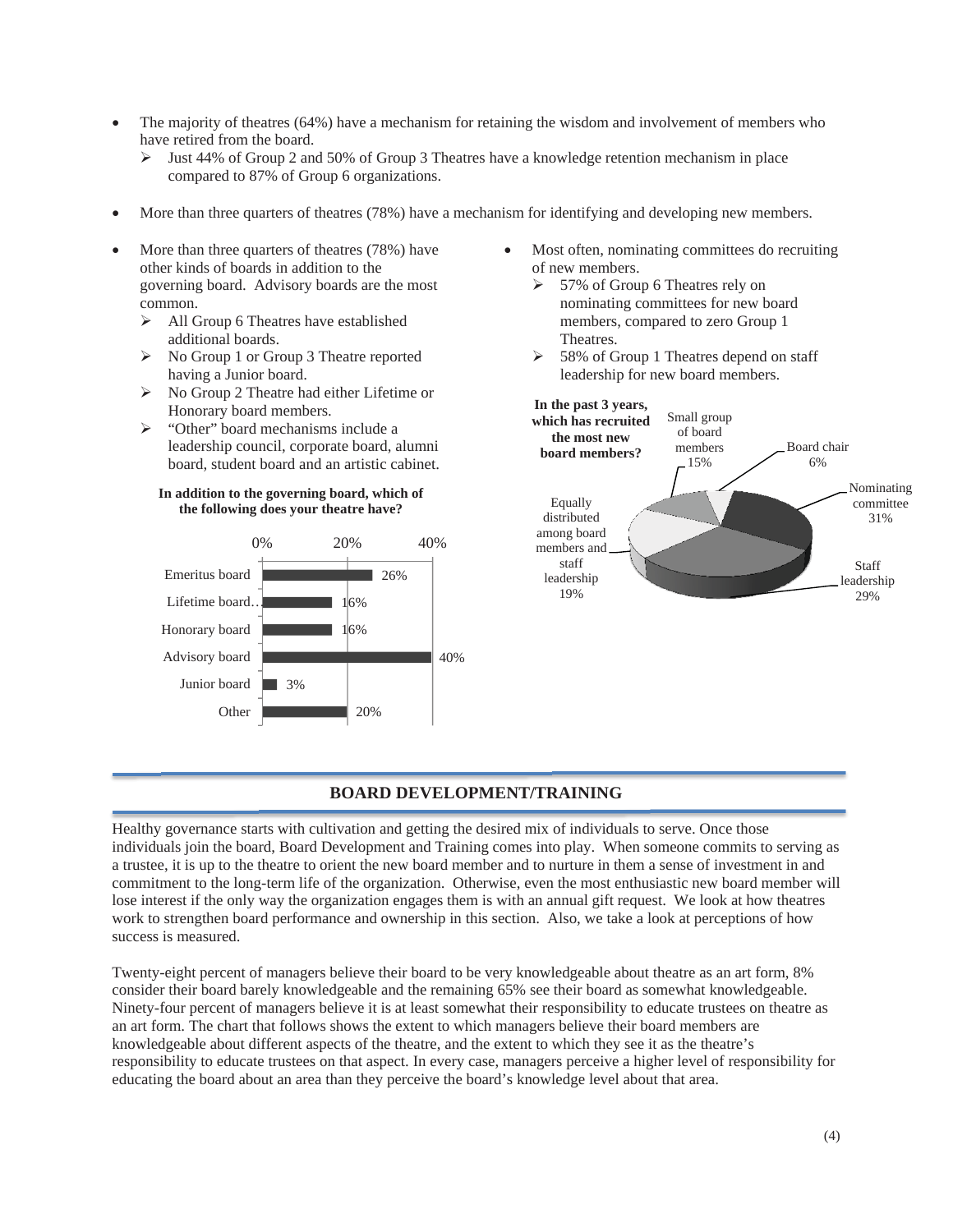

**How knowledgeable do you believe your board is in terms of each of the following? How responsible do you feel your theatre is for educating the board about each of the following?**

These efforts to educate and to connect board members with the life of the theatre take various forms. One way that board education occurs is through sharing of TCG resources with board members, including *Theatre Facts* and research reports, conference materials, advocacy alerts and publications such as *American Theatre*. The chart below shows the many activities designed by theatres to strengthen board performance that board members were encouraged to engage in during the past fiscal year. In addition to buying into a theatre's mission and goals financially with contributions, board members give generously of their time as they become intertwined with the theatre's artistic, administrative and community life. Presumably, as board relationships are strengthened and board members become more knowledgeable of the art that is at the core of our organizations, they become more valuable and effective.



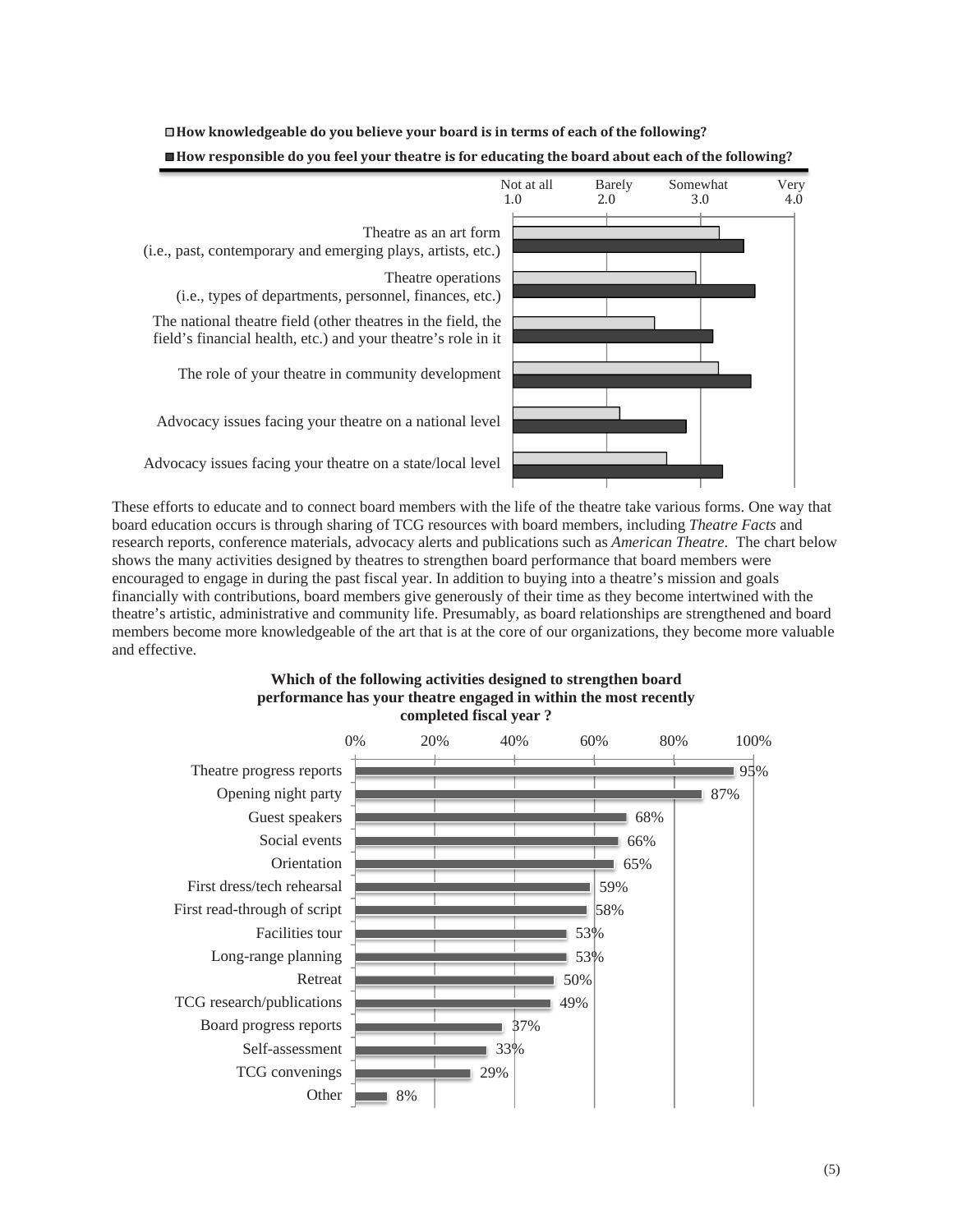- x Managers who believe it is *very much* their responsibility to educate trustees on theatre as an art form are 12% more likely to bring guest speakers to board meetings; 10% more likely to offer facilities tours; and 14% and 10% more likely to invite board members to first dress rehearsals and first script read-throughs, respectively.
- Every Group 4 and 6 Theatre distributes theatre reports to the board, and every Group 6 Theatre also brings in guest speakers and invites trustees to opening night parties.
- Fewer Group 1 and 2 Theatres conduct a board orientation for new members than other Groups—42% and 38% respectively.
- Group 5 and 6 Theatres are more likely to conduct board self-assessments.
- Other activities that theatres use to engage board members include workshops invitations and field trips.
- Nearly 70% of the theatres surveyed have a longrange plan in place.
	- $\triangleright$  Group 3 Theatres are less likely to engage the board in long-range planning—just 42% do so.
	- $\triangleright$  The larger the theatre, the more likely it is to have a long-range strategic plan.
		- <sup>100</sup>% of Group 4 Theatres have a longrange plan, compared to just 58% of Group 1 and 50% of Group 2 Theatres.
	- $\triangleright$  Of those 80 theatres that have a long-range plan, 91% report that it helps in daily decision making and short-term planning.
- 58% of theatres have a board manual.
	- $\triangleright$  Generally, the larger the theatre the more likely it is to have a board manual—17% of Group 1 Theatres compared to 83% of Group 6 Theatres have a board manual.
- More than half (58%) of theatres do not have a leadership succession plan in place. Five of the theatres with no succession plan are in the process of creating one.
	- $\triangleright$  Of theatres with a succession plan, 58% have a succession plan for their artistic leader, 61% have one for their board chair and 31% have a succession plan for their managing leader.
	- $\geq 48\%$  of Group 6 Theatres have a board chair succession plan.
	- $\triangleright$  More than half of the Group 4 Theatres have succession plans for both their artistic and managing leader.
- 41% of theatres conduct an exit interview when an individual leaves the board.
	- $\triangleright$  Most often, this interview is conducted by the board chair.
- x 69% of theatres report lack of board time and 68% site lack of staff time as obstacles to board development and training. Just 27% report disinterest as an obstacle. Over half list lack of budget (51%) as well as other priorities (53%) as obstacles to board development.
	- $\triangleright$  More than three quarters of Group 1 and Group 2 Theatres see both lack of staff time and lack of money as obstacles to board development.
	- $\triangleright$  The most common obstacle for Group 6 Theatres is board members' lack of time.
	- $\triangleright$  Just 9% saw no obstacles to board development.
- While just 50% of theatres surveyed held a retreat in the last fiscal year, 68% have held one in the past 4 years.
	- $\triangleright$  Among those holding a retreat in the past four years, 87% achieved their desired results.
	- $\triangleright$  Every Group 6 Theatre retreat yielded the desired results.
	- $\geq$  54% of these organizations used a professional facilitator during the retreat, and 88% of them would recommend the outside moderator used to other theatres.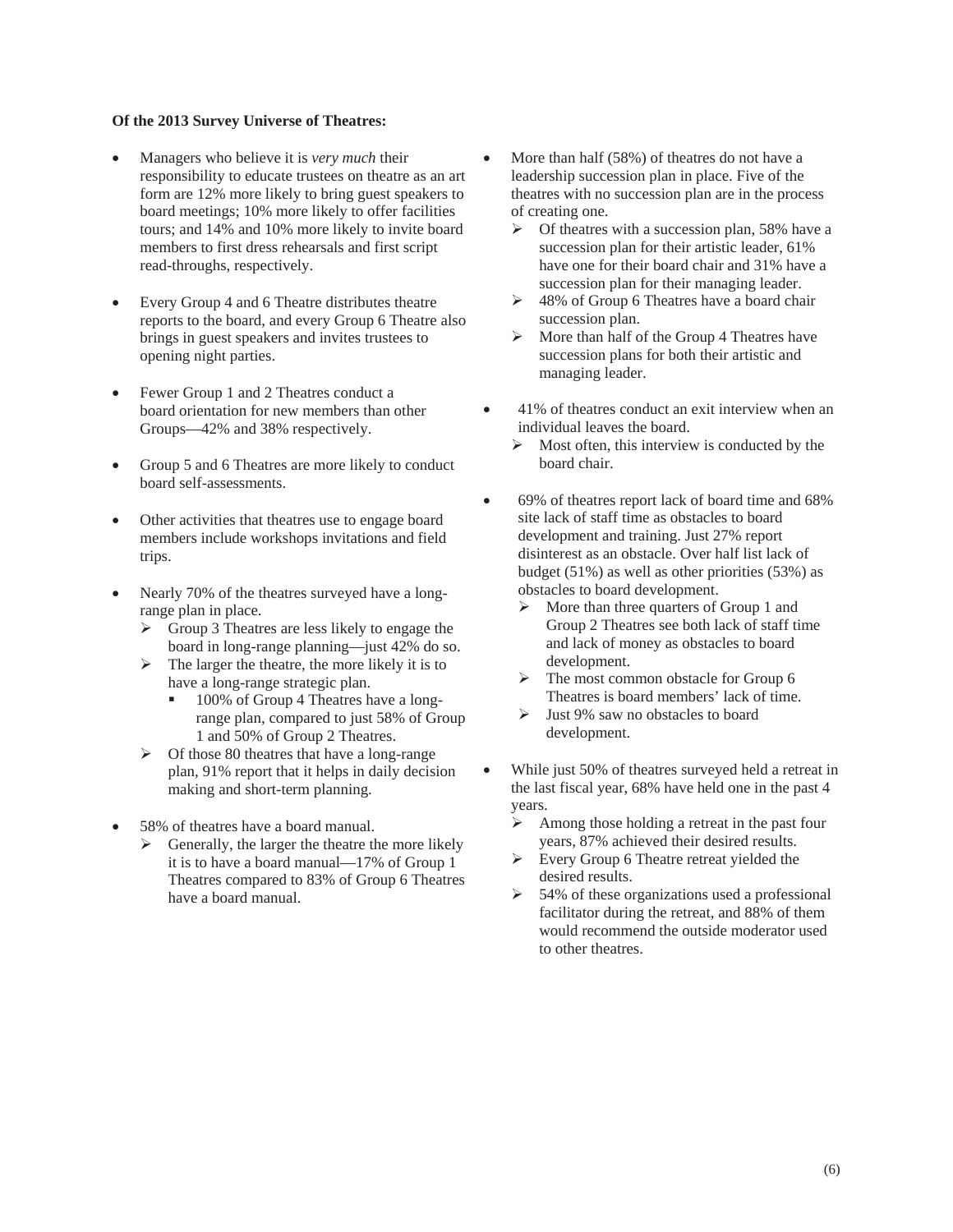Managers perceive that boards rank financial stability as the most important measure of success across all Budget Groups except Group 1, where strength of artistry is ranked as slightly more important. The table below shows the relative emphasis that board members place on various measures of success, with 1 being the most important measuring point and 9 being the least important measuring point. The overall average score accounts for the fact that theatres varied in their ranking of each success metrics' importance.

| <b>Overall</b><br><b>Rank</b> | <b>Success Metric</b>                      | <b>Overall</b><br>Average<br><b>Score</b> |
|-------------------------------|--------------------------------------------|-------------------------------------------|
| 1                             | Financial stability                        | 2.1                                       |
| 2                             | Strength of artistry                       | 2.6                                       |
| 3                             | Attendance                                 | 3.8                                       |
| 4                             | Cultivation of relationship with community | 5.3                                       |
| 5                             | Financial growth                           | 5.4                                       |
| 6                             | Reviews/critical success                   | 5.9                                       |
| 7                             | Members' own experience with the art       | 6.5                                       |
| 8                             | Cultivation of relationships with artists  | 6.5                                       |
| 9                             | Staff retention/satisfaction               | 6.8                                       |

# **How Does Your Board Measure Your Theatre's Success?**

The following chart indicates that managers believe, on average, that it is more than somewhat important that the board represent the diversity of their communities in terms of expertise, race/ethnicity, gender and age, on a scale of 1 to 4 (*not at all* to *very* important); religious diversity is seen as least important. The highest average indicated was 3.8 by Group 6 Theatres regarding the importance of board race/ethnic diversity.

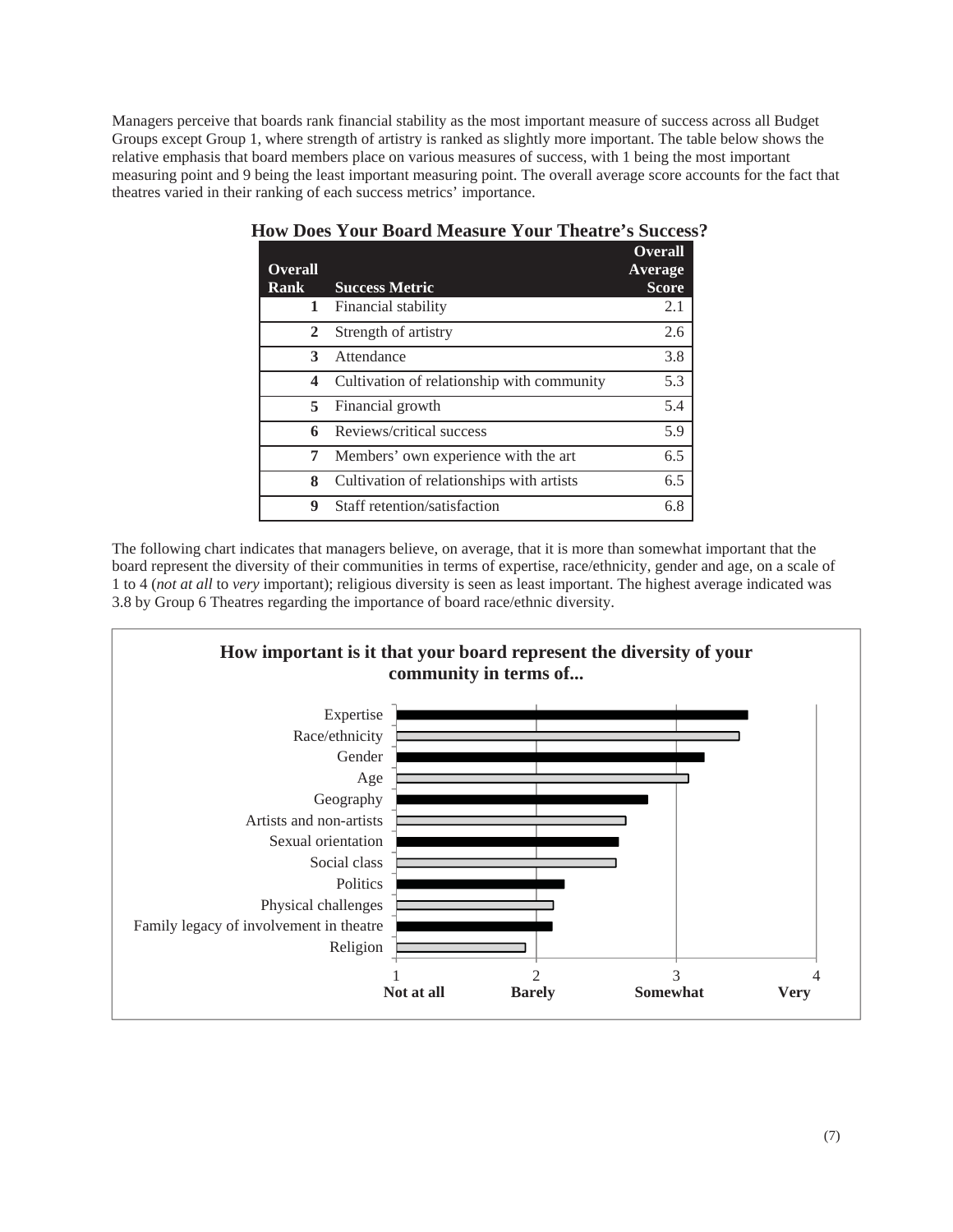The table below indicates what considerations managers emphasize in terms of board composition and recruitment, with 1 being the most important measuring point and 7 being the least important measuring point. Overall, access to wealth is the most important consideration when composing a board. Across all Budget Groups, access to wealth was rated as the most important consideration, on average, except at Group 1 Theatres where community connections was deemed most essential. At Group 6 organizations, personal wealth is an important factor as 65% rank it as the number one or number two consideration when composing or recruiting for the board. The overall average score accounts for the fact that theatres varied in their ranking of each factor's importance.

| <b>Overall</b><br><b>Rank</b> | <b>Considerations Regarding Board</b><br><b>Composition/Recruitment</b> | <b>Overall</b><br>Average<br><b>Score</b> |
|-------------------------------|-------------------------------------------------------------------------|-------------------------------------------|
| $\mathbf{1}$                  | Access to wealth                                                        | 2.6                                       |
| 2                             | Community connections                                                   | 2.7                                       |
| 3                             | Expertise                                                               | 3.1                                       |
| 4                             | Personal wealth                                                         | 3.6                                       |
| 5.                            | Diversity                                                               | 4.5                                       |
| 6                             | Different perspectives                                                  | 5.4                                       |
|                               | Prior not-for-profit board experience                                   | 6.0                                       |

### **What are the most important considerations in terms of board composition/board recruitment?**

# **BOARD POLICIES**

Having explored board composition and structure as well as board development practices and perspectives, we now turn to board policies. Formal policies and procedures establish clear articulation of expectations and priorities. They help staff leadership know what to expect of board members while helping board members know the full scope of what is expected from them. Many theatres have developed and formalized numerous board policies (see the table below for details). Nearly 90% of the Survey Universe theatres report having a written list of board members' responsibilities and more than half have a board manual.



# **Does your theatre have a written policy on...**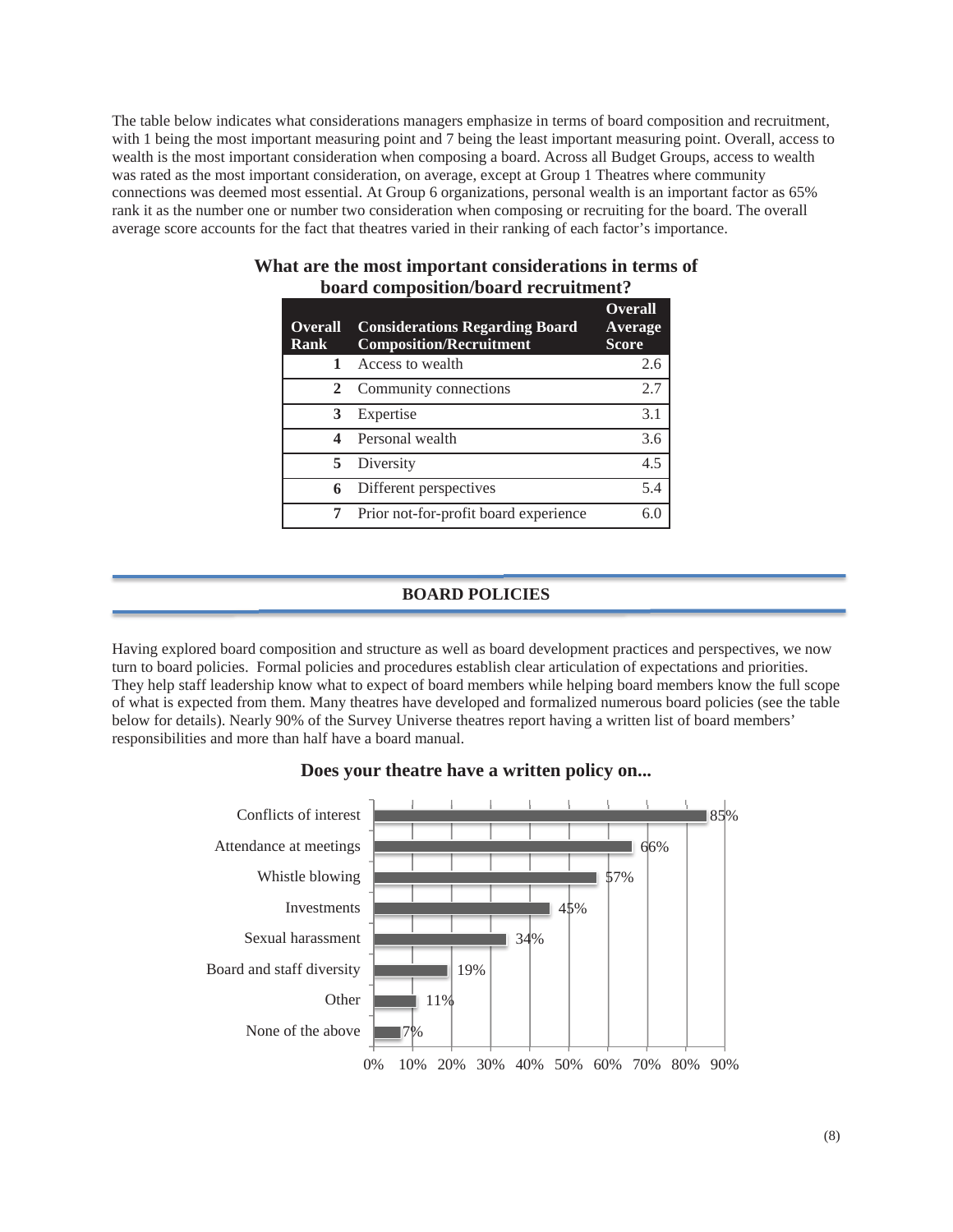In addition to the policies described in the chart above, theatres require board members to participate in a variety of activities designed to engage them with the organization, described in the chart that follows.



### **Which of the following activities does your theatre require of board members?**

#### **Of the 2013 Survey Universe of Theatres**:

- Board members are more likely to be required to attend productions than to subscribe.
	- $\blacktriangleright$  Just 57% of theatres require board members to subscribe while 76% require they attend productions (acknowledging that most but not all theatres offer subscriptions).
	- $\triangleright$  Larger theatres are more likely to require board members to participate on committees.
	- $\triangleright$  Smaller theatres are more likely to require board members to volunteer in a hands-on capacity.
- Just 41% of theatres impose limits on the number of consecutive years that someone can serve as a member of the board. On average, board members may serve 7 consecutive years. This translates to an average of 3 consecutive terms.
- Nearly all theatres (97.4%) allow board members to rotate off the board and then serve once again.
	- $\triangleright$  Of these, 52% set no minimum number of gap years required before one may rejoin the board and all but 2 of the remaining theatres require only 1 year off before rotating on again.
	- $\geq 71\%$  of theatres that allow board members to rotate off the board and serve again do not set a maximum number of terms that someone can serve.
- One quarter of theatres set limits to the number of consecutive years that an individual can serve as an officer of the board.
	- $\triangleright$  Of these, only 2 allow someone to serve as an officer for more than 6 consecutive years.
	- $\triangleright$  Two theatres do not allow a board member to serve more than one term as an officer.

Nearly all artistic leaders (91%) report directly to the board at survey theatres, and managing leaders report directly to the board in 79% of the cases. Four percent of theatres also have some other staff position reporting directly to the board, including the development director and business manager.

The charts on the following page provide details on policies related to evaluation. Formal board evaluation of both managing and artistic leadership was conducted in 66% of theatres. By comparison, only 37% of boards conduct formal evaluations of board members. Sixty-five percent of theatres, however, report they ask board members to leave when they are not fulfilling their duties. Most of the time, this is the responsibility of the board chair.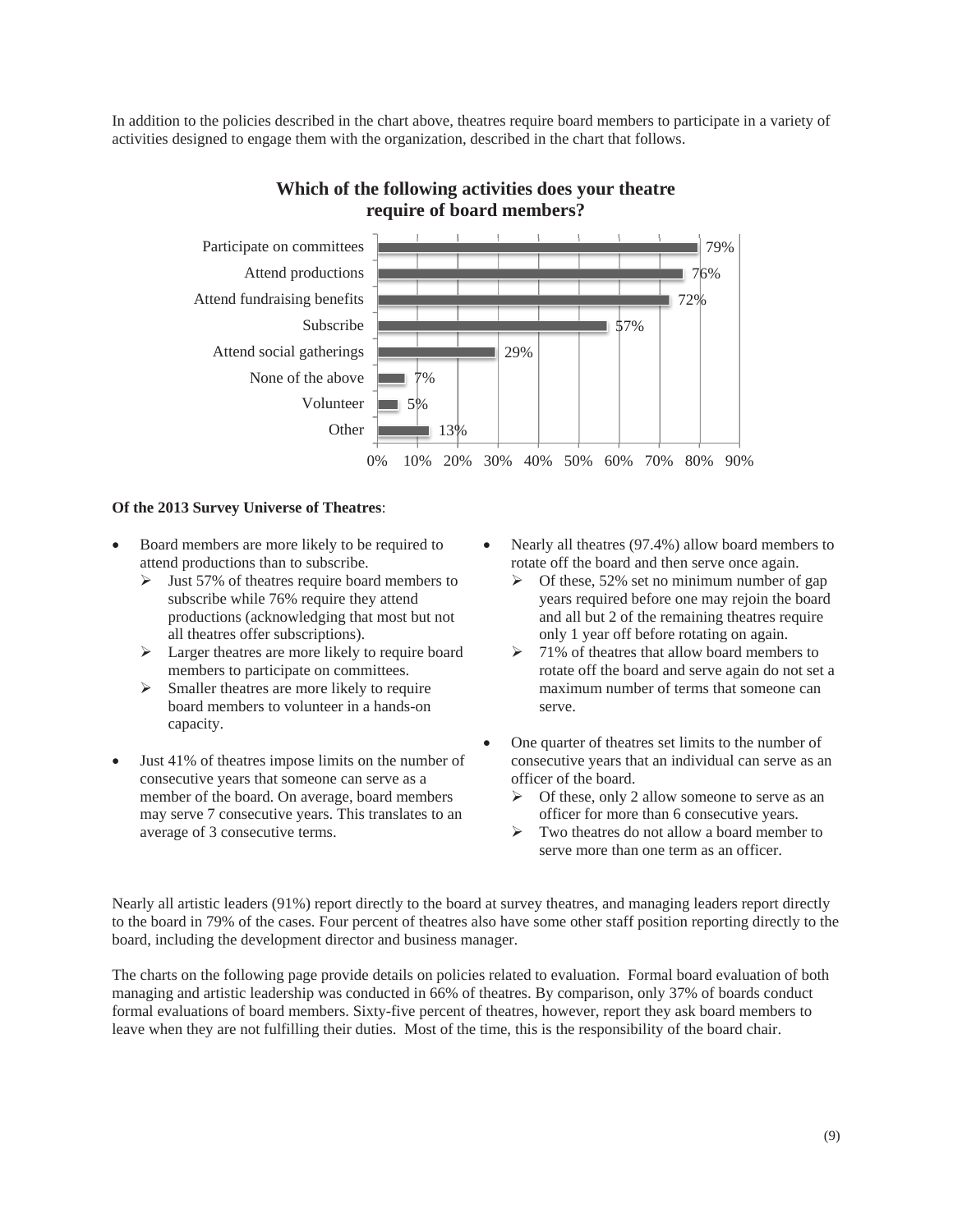- Group 6 Theatres are more likely to have formal evaluations across these main roles.
- The board chair and the nominating committees have the greatest level of participation in evaluating board members at 77% and 63%, respectively.
- Nominating committees play a minimal role in the evaluation of artistic and managing leadership. Rather, the board chair and executive committees are most likely to participate in these evaluations.
- $\bullet$  In theatres where formal evaluations occur, just 12% of managing leaders evaluate the artistic leader, while 31% of artistic leaders evaluate the managing leader.



### **Which of the following participate in the evaluation of…**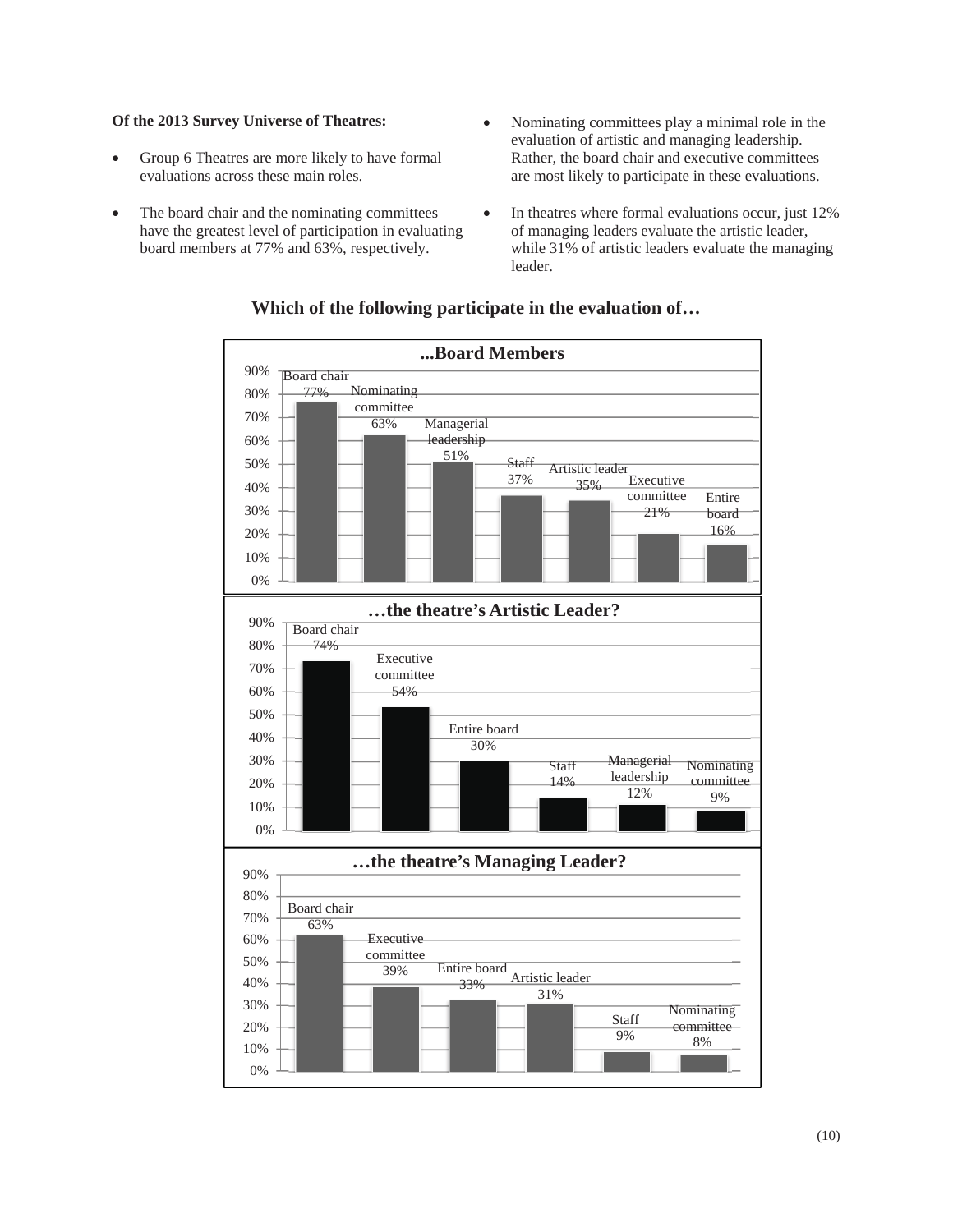- Only 15% of trustees provide professional services for which the theatre pays a fee or retainer. Four theatres reported that, if that fee is at a substantially reduced rate, the difference is considered an in-kind donation.
- Most theatres (83%) carry insurance for board members.
	- $\triangleright$  The average cost per year is \$4,472.
	- ¾ 96% of theatres that do carry insurance pay for it out of the theatre's budget.
- The large majority of board members are encouraged to cultivate potential donors and/or board members. Only 13% of theatres *require* board members to do so and in 9% of cases cultivation is left to board member discretion.



# **BOARD GIVING**

Here we report on board giving policies and practices. Overall 22% of responding theatres do not have a donation requirement. The remaining 78% have a Give AND/OR Get requirement. The following table summarizes the percentage of theatres in each Budget Group that have Give AND/OR Get requirements.

|                                    | <b>All</b><br><b>Theatres</b> | Group 6 | Group 5 | Group 4 | Group 3 | Group 2 | Group 1 |
|------------------------------------|-------------------------------|---------|---------|---------|---------|---------|---------|
| <b>Give OR Get</b><br>requirement  | 53%                           | 45%     | 43%     | 25%     | 61%     | 63%     | 75%     |
| <b>Give AND Get</b><br>requirement | 25%                           | 45%     | 33%     | 50%     | 17%     | 6%      | $0\%$   |
| No donation<br>requirement         | 22%                           | 9%      | 24%     | 25%     | 22%     | 31%     | 25%     |

When a theatre has a Give OR Get requirement, the average minimum contribution per board members is \$7,037.

- Two of these organizations require their board members Give OR Get at a level that is "personally significant."
- Group 6 board members are expected to give significantly larger gifts.

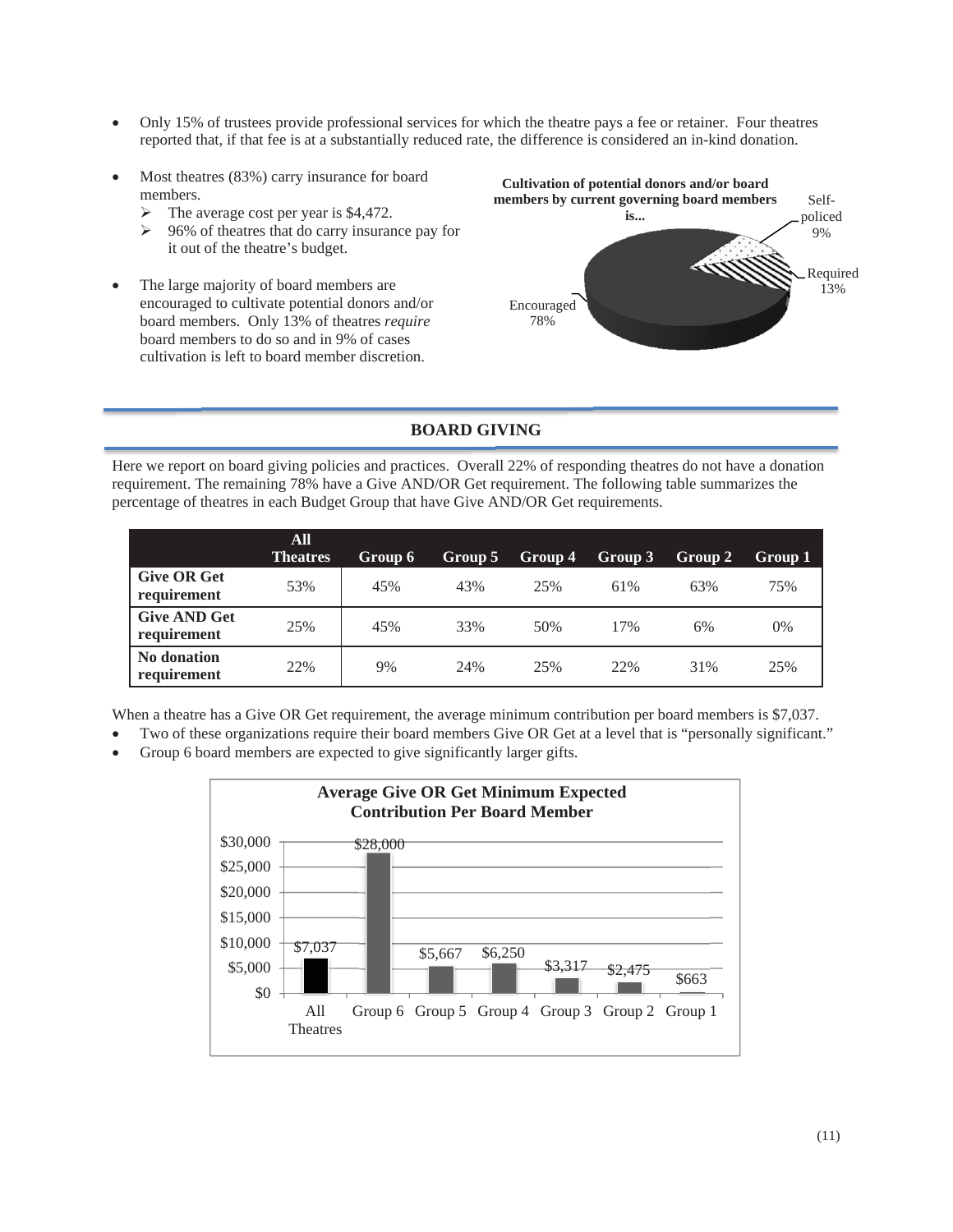Alternatively, when a theatre has a Give AND Get requirement, board members are expected to contribute a minimum of \$13,496 on average through personal donations and other sources. The following charts break down expected contributions by budget group (Group 1 Theatres do not appear since no Group 1 Theatre has this policy).

# **Average Minimum Expected** *Personal* **Contribution Per Board Member: Give AND Get**

**Average Minimum Expected Contribution Per Board Member** *from Other Sources***: Give AND Get**



Of board members at theatres with a required minimum giving level, more than half—58%—give *above* that minimum level while 23% give *at* the minimum level, 15% gave less than the minimum level and only 4% give no gift at all. Group 1 Theatres reported an average of 74% of board members giving above the minimum level and all board members making some financial contribution. Group 2 Theatres had the lowest average level of board members giving above the minimum level (52%) and the highest level of board members making no gift at all  $(11\%)$ .

|                                    | Annual<br><b>Fund</b> | Capital<br>Campaign | $\operatorname{Cash}$<br><b>Reserve</b> | <b>Other</b> |
|------------------------------------|-----------------------|---------------------|-----------------------------------------|--------------|
| % of theatres responding           | 97%                   | 36%                 | 34%                                     | 30%          |
| Total # board members making gifts | 2,903                 | 566                 | 38                                      | 158          |
| Average # board donors per theatre | 26                    | 13                  |                                         | 5            |
| Total cash/cash equivalent gifts   | \$38,918,717          | \$32,703,374        | \$972,838                               | \$3,656,106  |
| Average total \$ per theatre       | \$347,489             | \$778,652           | \$24,321                                | \$104,460    |
| Average per person                 | \$13,406              | \$57,780            | \$25,601                                | \$23,140     |
| <b>Total in-kind</b>               | \$2,807,125           | \$131,000           | \$9,500                                 | \$35,500     |
| Average total in-kind per theatre  | \$25,064              | \$3,119             | \$238                                   | \$1,014      |

### **Of the 2013 Survey Universe of Theatres:**

- An average of \$347,489 in total cash/cash equivalent gifts to the annual fund was donated by trustees, or \$13,406 per board member.
- All Budget Groups reported board contributions to the annual fund.
- The larger the theatre, the bigger the average contribution to the annual fund.

# **BOARD/STAFF RELATIONS**

Well-defined, strong relationships between board and staff members can increase trustees' sense of ownership in a more personal way than can policies and responsibilities. Furthermore, strong staff-board relationships require a commitment of time and effort from both sides. In this section we explore board-staff interaction, both the amount of time spent and the perceived relationship quality that results from those efforts.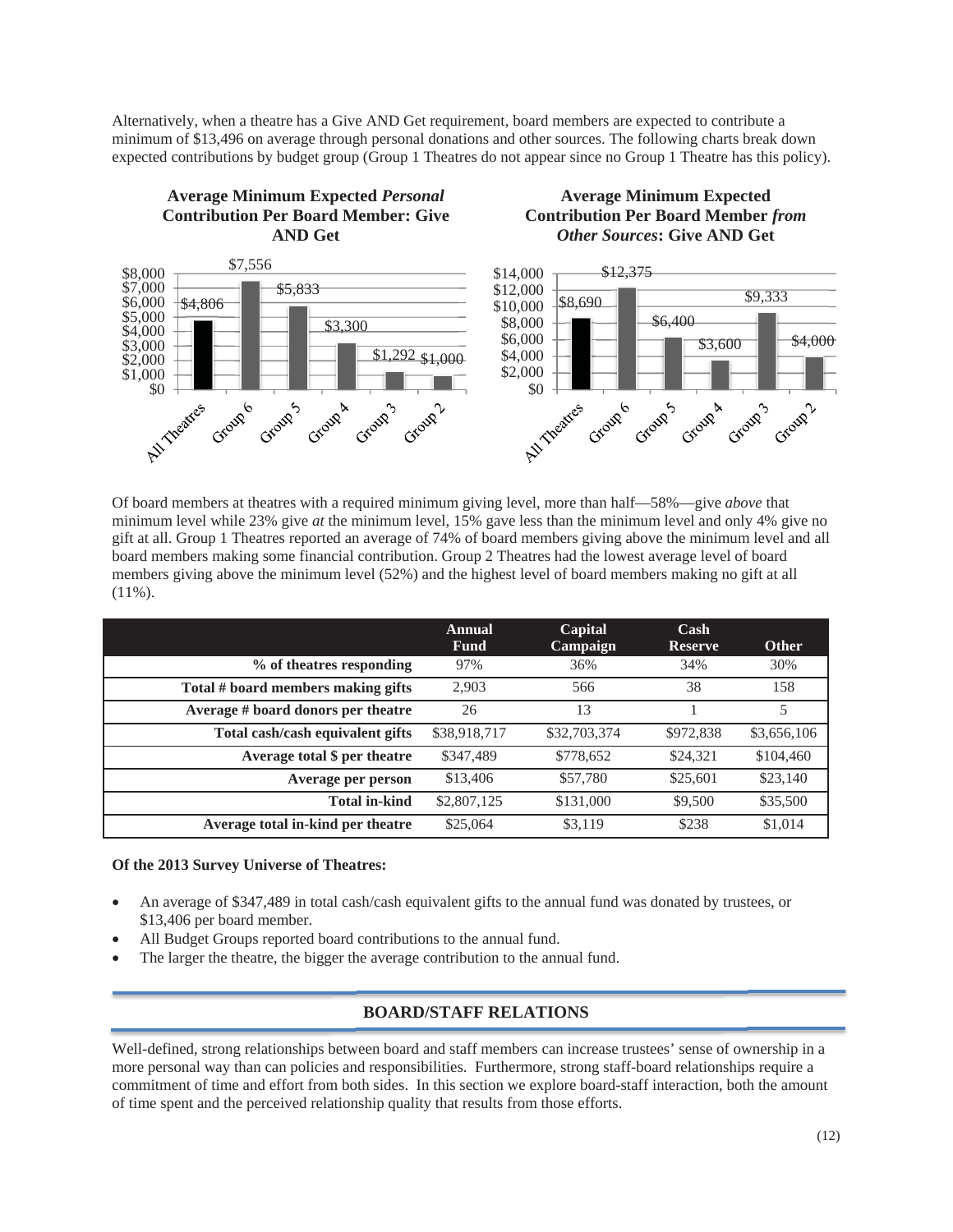- As shown in the following chart, most managing leaders (97%) and artistic leaders (97%) regularly make reports to the board at meetings.
	- $\blacktriangleright$  All managing leaders at Budget Group 3, 4 and 5 Theatres make regular reports to the board, and 100% of managing leaders at all except Budget Group 2 Theatres regularly interact with the board outside of meetings.
	- $\triangleright$  Most staff members interact with board members on a regular basis outside board meetings rather than make formal board reports.
	- ¾ No Group 1 Theatre conducts regular artistic staff reports to the board and no Group 4 or 5 Theatre provides regular production staff reports to board members.
	- $\triangleright$  All Group 5 and 6 Theatres report that development staff members interact regularly with board members outside of board meetings.



#### **Of the 2013 Survey Universe of Theatres:**

- On average, managing leaders spend 9 hours 7 minutes per week working with board members on board related matters, while artistic leaders average 5 hours 25 minutes, development directors average 7.5 hours, finance directors average 2 hours 16 minutes and marketing directors 1 hour 13 minutes.
	- $\triangleright$  These averages differ depending on theatre size. In general, at larger organizations, the managing leaders and development staff spend significantly more time working with board members than their counterparts at smaller organizations.
	- $\triangleright$  At Group 5 and 6 Theatres, managing leaders spend 12.4 hours and 10.2 hours, respectively, working with board members. Comparatively, Group 1 managing leaders spend 5 hours working with board members.
- $\triangleright$  Development directors at Group 5 and 6 Theatres work with board members an average of 10 hours 48 minutes per week and 12 hours 24 minutes per week, respectively. One Group 1 Theatre reported that a development director works with board members, dedicating 2 hours per week to that interaction.
- Non-senior staff interact with board members as follows:
	- $\geq$  59% permit staff to sit in on board meetings.
	- $\geq 42\%$  provide staff with board meeting updates.
	- $\geq$  26% have board department tours.
	- $\triangleright$  Other activities mentioned include: theatre social activities and special events, as well as board committee work.
	- $\geq 16\%$  report no non-senior staff members and board member interaction.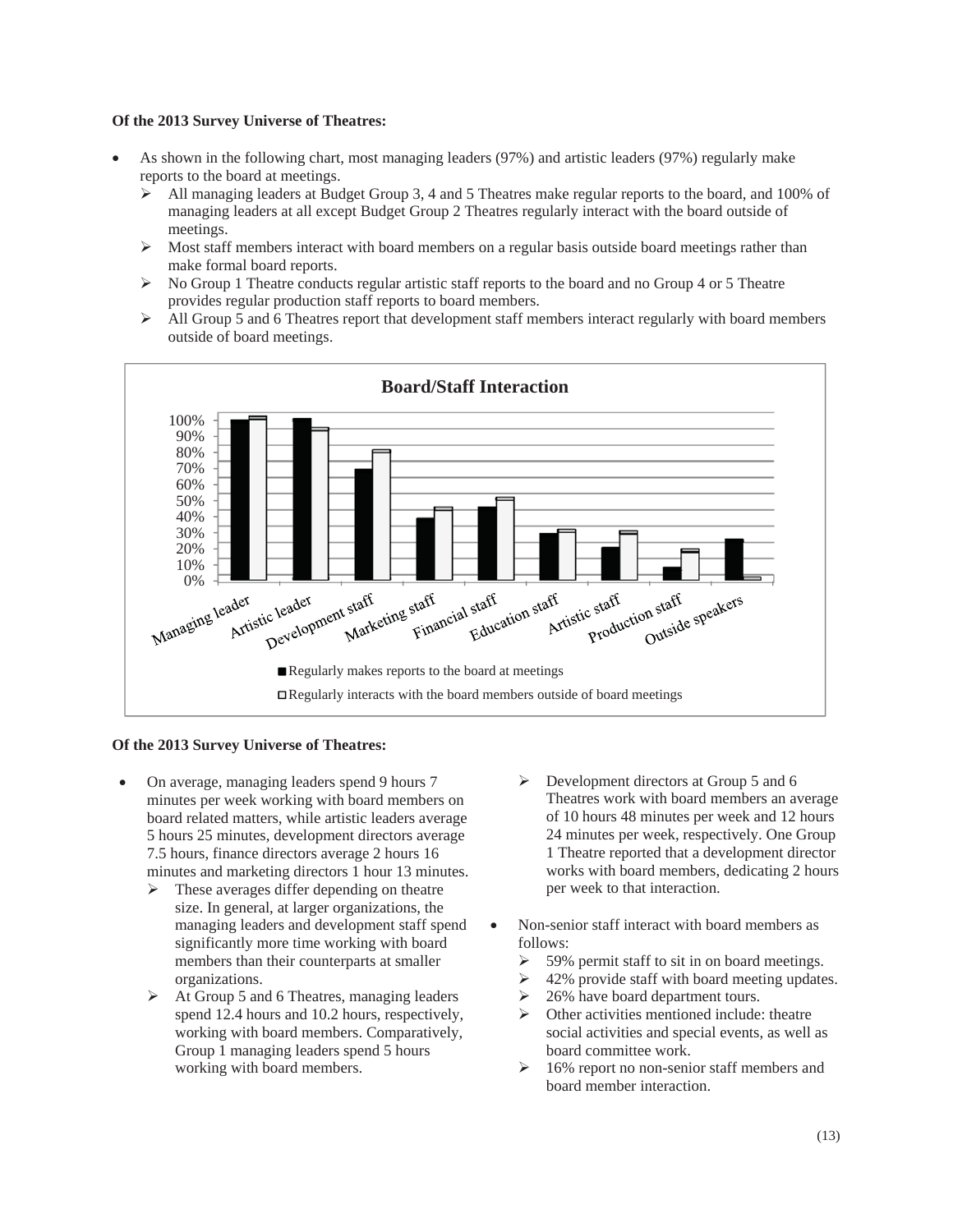- The governing board is responsible for hiring the artistic leader in 84% of the theatres. In 4% of theatres the artistic leader is hired by both the board and managing leader. At some of the remaining theatres, the managing leader (1%) or an umbrella organization does the hiring. Some theatres continue to be led by their founding artistic leader and have never had to hire new leadership.
- 75% of managing leaders are hired by the governing board, while 33% are hired by the artistic leader. Just one organization reports that hiring the managing leader is the joint responsibility of the board and company members.
- The board chair interviews candidates for important staff positions that require a high level of interaction with the board at 67% of organizations. The larger the theatre, the more involved the board chair is in these hiring decisions.
- x Only 36% of artistic leaders formally solicit feedback from board members on the theatre's artistic work. Artistic leaders gather feedback through surveys, conversations, or during board meetings.

As seen in the chart below, managers perceive the relationships between their boards and the theatres' artistic and managing leadership as strong. Managing leaders characterize their relationship with the board as quite close and very cordial, with a high level of support/collaboration and mutual trust. The relationship between the artistic leader and board is also perceived as close and cordial with high levels of support and mutual trust, but slightly less so.



# **BOARD COMMITTEES**

Committee work is required of governing board members by 79% of theatres. It is the most mandatory obligation asked of trustees and deserves greater examination, which the chart below provides. In addition to the committees listed below, theatres also form committees to address investments, community engagement, human resources, audit, outreach, scholarships, facilities, endowment, commercial projects and a host of other issues.

| Which of the following committees does your board regularly employ? |  |  |  |
|---------------------------------------------------------------------|--|--|--|
|                                                                     |  |  |  |

|                                                         | Executive | Nominating | <b>Finance</b> | Development | Marketing | Gala/<br>benefit | Artistic | Capital<br>campaign | Staff and<br>board<br>diversity | Strategic<br>planning |
|---------------------------------------------------------|-----------|------------|----------------|-------------|-----------|------------------|----------|---------------------|---------------------------------|-----------------------|
| <b>Percentage of</b><br>theatres with<br>this committee | 90%       | 88%        | 91%            | 73%         | 34%       | 65%              | 10%      | 28%                 | 11%                             | 47%                   |
| Average<br>number of<br>members                         | 9         | 6          |                | 10          | 6         | 6                |          | 6                   |                                 | 7                     |
| Average<br>number of<br>annual<br>meetings              | 6         | 5          | 7              |             | 5         |                  | 3        |                     | 5                               | 5                     |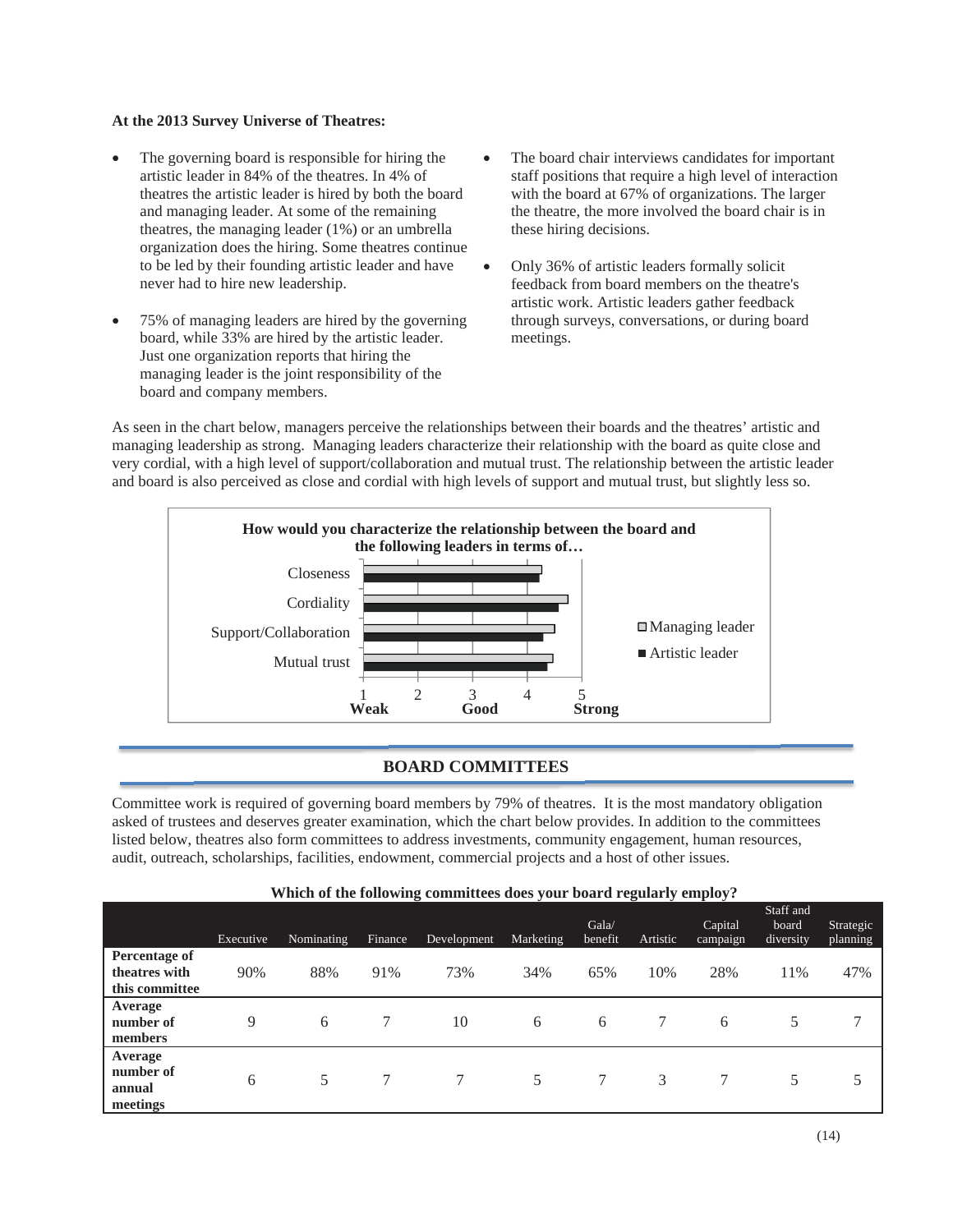- Executive, nominating and finance committees are active in more than 88% of theatres.
	- $\triangleright$  Every Group 4 and Group 5 Theatre reports having an executive committee.
	- $\triangleright$  All Group 5 and 6 Theatres have a nominating committee, and all Group 4, 5 and 6 theatres have a finance committee.
- No Group 5 Theatres reported having an artistic committee. With that exception, every type of committee was reported by at least one theatre in every budget group.
- On average, all committees are rated at least somewhat effective. Managers believe that the finance, executive and gala/benefit committees are the most effective in achieving their objectives and rate staff and board diversity committees least effective.
- 24% of theatres say they involve board members through mechanisms in lieu of committees. A common strategy for involving trustees is through task forces.

### **TREND THEATRES**

There were 32 theatres that participated in the TCG Governing Boards Survey in 2004, 2007 and 2013, with an average of 32 board members average and an average budget of \$8.56 million in 2013. Several large theatres skew the average budget size. If we look at the median instead of the arithmetic mean, the midpoint in the budget range is \$4.6 million. The youngest of the group is 15 years old and the average organizational age is 41.

We now offer some insights into how board policies, composition, structure, relationships and decisions have changed over time for these 32 theatres. Where no trend is noted, it is due either to the fact that: 1) responses fluctuated so little over time that no trend emerged, or 2) new questions were added or questions were asked differently over the years so it isn't possible to examine responses consistently over time.

Theatres' responses varied insignificantly in most areas over time. The male/female ratio remains stable, as does the racial/ethnic composition of board members, both for men and women. Voting privileges have remained steady as has the duration of board meetings and the representation of artists on boards. Theatres appear to require the same activities of their board members over the years and the number of theatres with formal evaluations of managing, artistic and board leadership remains steady. There are no significant changes to the activities theatres engage in designed to strengthen board performance. The average number of board members serving on committees and the number of times per year that each committee met remained steady, as did the perceived levels of closeness and cordiality in both the managing and artistic leaders' relationship with the board. There has been virtually no change in whether the artistic leader solicits feedback from the board on the theatre's artistic work, whether the board chair interviews candidates for important staff positions or whether the board hires the artistic leader.

One area that has shifted over time is the age distribution of board members, as shown in the chart below. Specifically, there are now significantly fewer board members aged 40-49 and more trustees 60 and older.



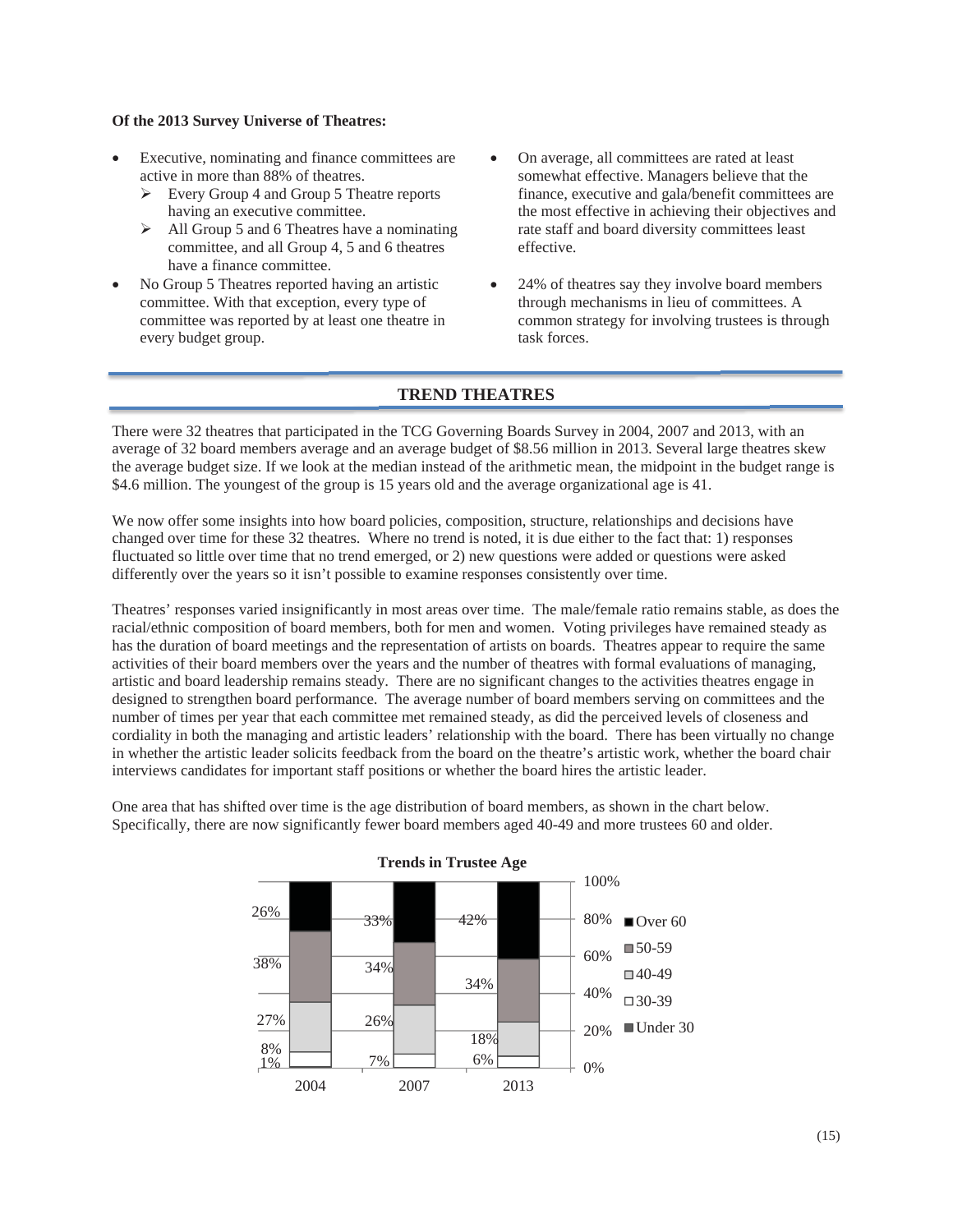### **For the Trend Theatres:**

- $\bullet$  Although the racial/ethnic make-up of these theatres' boards has not changed significantly over time, there is a sense of increased importance that the board represent the community in terms of race/ethnicity.
- More theatres now have a senior board mechanism that is used to retain the wisdom and involvement of board members who have retired from the board: 19 of 32 theatres in 2004, growing to 28 in 2013. Emeritus boards in particular have increased in number, from being in place at 13 Theatres in 2004 to 16 in 2013.
- Similarly, there has been tremendous growth in the use of board mechanisms to identify and develop future board members: 7 in 2004 and 2007, mushrooming to 26 in 2013.
- All but one theatre reported having a conflict of interest policy in 2013, whereas only 18 theatres had such a policy in place in 2004 and 25 in 2007.
- x Written policies on sexual harassment and board/staff diversity have been on the decline. In 2004, 20 of the 32 Theatres reported having a sexual harassment policy and 15 had a diversity policy. Those figures steadily declined to 10 and 3, respectively, by 2013.
- Likely due to the timing of campaigns, far fewer board members were reported to have made personal contributions to cash reserve or boarddesignated funds in 2013 and 2007 than in 2004.
- Fewer nominating committees now take part in a formal evaluation of board members. In 2004, 12 theatres reported nominating committee participation in that process, rising to 14 in 2007 and ending at 9 in 2013.
- Similarly, 17 theatres reported that their executive board committee participated in an evaluation of the artistic leader in 2004, rising to 19 in 2009. By 2013, that figure dropped to 8.
- In 2004, 11 artistic leaders participated in a formal evaluation of the managing leader. Only 5 did so in 2007 and 2013.
- Increasingly, theatres see lack of theatre budget as an obstacle to board development/training: only 5 theatres perceived this to be the case in 2004 whereas it was reported by 16 theatres in 2013.
- Managing leaders and development directors now spend more hours per week working with the board than they did in 2004 or 2007, in both cases rising from 6 hours per week to 11 hours per week on average.

# **CONCLUSION**

Active board leadership enhances the community ties and fiscal stability of theatres, ultimately supporting the foundations of great art. Going beyond stewardship to active leadership takes effort on the part of both the governing board member and the organization. TCG's last governance report, *In Whom We Trust: Theatre Governing Boards in 2007,* revealed trends showing significant improvement in trustees' level of knowledge about theatre and an increase in theatres' board development activities designed to strengthen bonds. In this report, we see a leveling off with no significant differences over time in these areas, perhaps due to organizations ramping up their efforts to a strong and effective level in earlier years. What we do see in the subset of Trend Theatres is a greater proportion of board members aged 60 and over, and little change in racial/ethnic diversification of board members over time.

TCG's current multi-year Diversity & Inclusion Initiative responds to this challenge by empowering theatres to diversify not only their board, but also their staff, artists and audiences; and to adopt organization-wide inclusive and equitable practices. In particular, TCG's Diversity & Inclusion Institute has assembled a peer cohort of theatres nationally to create action plans, manage diversity and serve as a laboratory for activating change. TCG is working with its membership to ensure that the next report will show demonstrable progress in achieving greater diversity at the board level across all intersections of difference, including racial and ethnic diversity.

In light of the critical role that governing boards play, it is essential that we understand more about governing board members, their relationship with theatre staff and how theatres structure board policies and activities. This report is